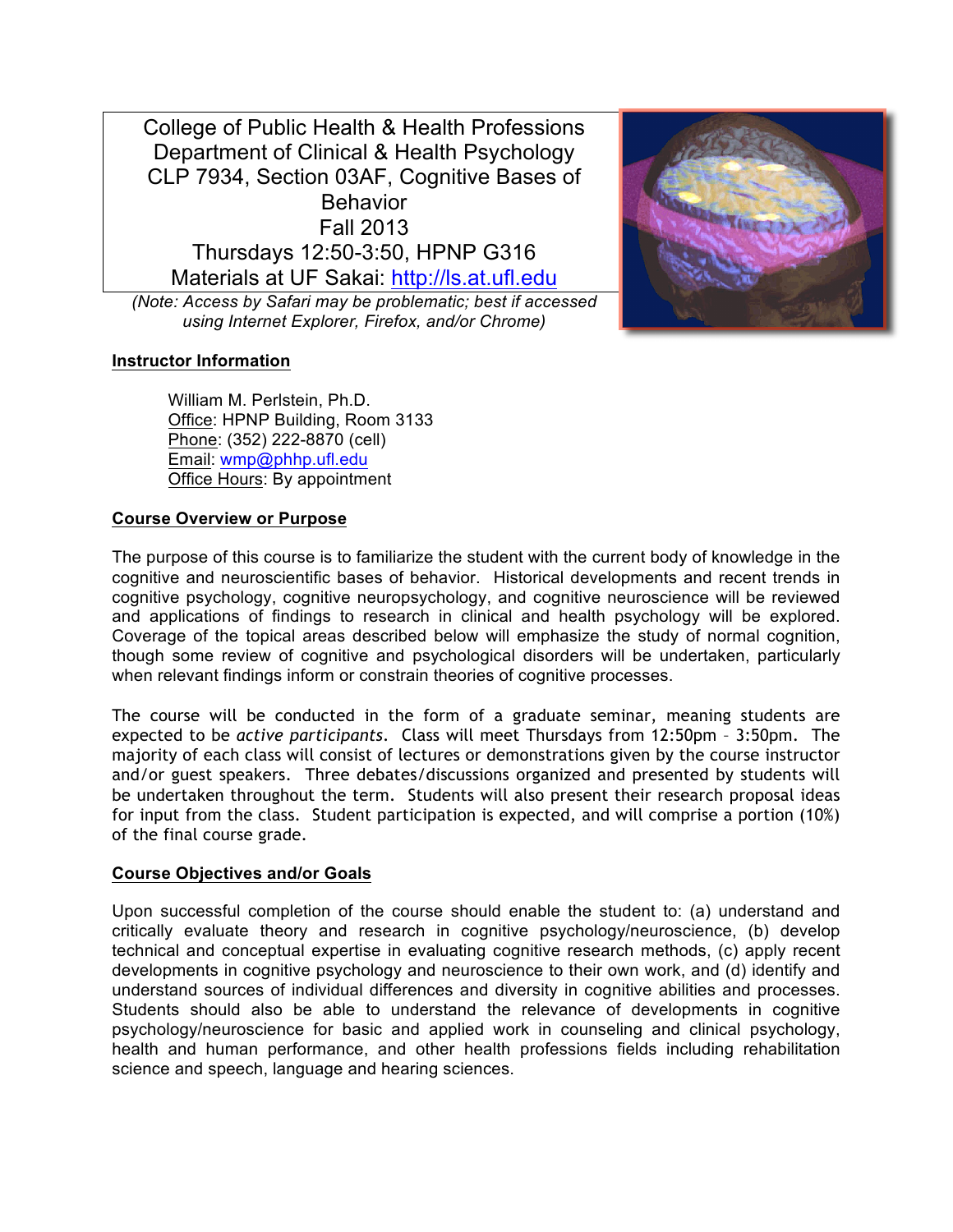## **Course Materials**

The required text for the course is Eysenck, M.W., & Keane, M.T. (2010). *Cognitive Psychology: A Student's Handbook (6th Edition)*. New York: Psychology Press. The required book has been adopted as hardcopy and e-book; students can choose their pleasure. **Chapters from other books and journal papers will be provided as pdf documents and made available in the course resources in Sakai; download by clicking on the link listed under readings for the week of the class.** Lecture notes will be available by noon the day of class will also be available through Sakai (**http://lss.at.ufl.edu).** To access assigned *readings and lectures*, once in Sakai for the course, click "*Resource*" link and you will see separate folders for "*Class Readings (pdf)*" and "*Class Lectures (pptx)*."

## *Text-Related Student Online-Resources*

As can be seen inside the front cover of the text, the publisher provides on-line student resources. These can be accessed at http://psychology-textbooks.com/login/signup.php. You will need to set up your own account here (enter the enrollment key "florida" when you set up your account). The student resources available on this site include: interactive exercises, reference links to journal articles, multiple choice and fill-in-the-blank questions for practice, key term definitions, case studies, research activities, and links to related websites. You may find this useful!

## **Course Requirements/Evaluation/Grading**

Course grading will be determined by two take-home exams (20% each), a topical debate (15%), a brief Research Topic Description (5%), a Research Topic Presentation (15%), a Research Proposal (15%) and class participation (10%). The schedule for these events and deadlines for paper submissions can be found in the course plan below.

EXAMINATIONS will consist of both objective and short answer portions covering topics discussed in class and in readings. Study questions *may* be provided periodically during the semester to assist in learning and in exam preparation. Plus, additional study guides can be found on the link to the text-related resources provided below. Examinations will be take-home and distributed via Sakai 1 week prior to due date. *Please return exams by 5PM on the due date listed via email, using the subject heading <Last name>"CBB Exam 1" or <Last name> CBB Final Exam" on the due dates listed by 5PM.*

RESEARCH TOPIC DESCRIPTION will consist of a 1-page single-spaced description of your preliminary ideas for the research presentation and proposal. Though brief, please make it comprehensible enough to express your ideas, including primary aims/questions, significance of the questions, and research approach. That is, please include *what* question(s) you will be addressing, *why* this question(s) is important, and *how* you will address the question(s)—i.e., *what, why, and how*. Knowing that we will not have covered all topical areas by the due date of the research topic description, it is understood that your chosen topic might change as you encounter new course material. Please let me know if you plan to change your topic substantively following this due date so I can provide necessary guidance. *Please send to me by 5PM on October 31 via email, using the subject heading <Last name>"CBB Research Topic.*

RESEARCH TOPIC PRESENTATION. Students will present their research topics in 10 minutes, with 5 minutes for questions/feedback from instructor and class. Essentially, what you want to get across in these presentations is the *What, Why, and How* of your research idea. Please organize Powerpoint presentations by 1) *relevant background (2 slide max)*, 2) *specific*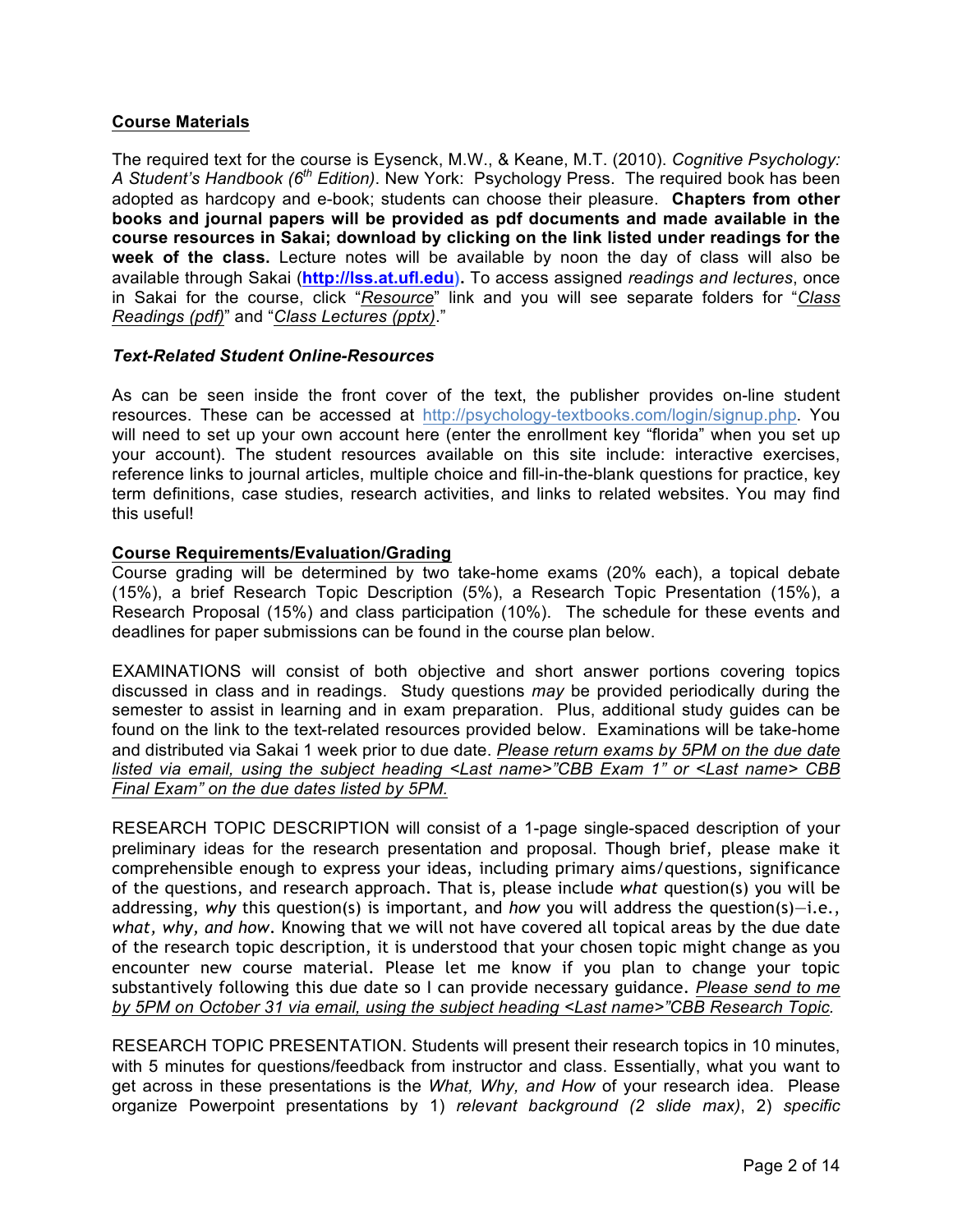*aims/questions/hypotheses (2 slide max)*, 3) *preliminary findings* (if available; *2 slide max)* and 4) *methods (2 slide max)*. Also include in presentation questions/concerns/uncertainties you may have regarding your preliminary proposal ideas. The goal of these presentations is to enable students to present their research ideas and to receive *productive* feedback from all present to strengthen their final proposals. I will be available after class for students to discuss challenges/questions associated with their research proposals before and after presentations. One half of the class will present on 11/17, the second half of the class will present on 10/14. The timing of the presentations in the schedule is to enable students to incorporate student and instructor feedback into the final proposals, due December 5.

RESEARCH PROPOSAL assignment is an opportunity for the student to perform further research on a topic of their choice and should be in the form of an "NRSA-style" research proposal (see Parent F31: http://grants.nih.gov/grants/guide/pa-files/PA-11-111.html). Proposals should not exceed 6 pages in length (excluding references), using single-spacing and at least an 11-point font. This should include: *1) Specific Aims, 2) Background and Significance, 3) Research Design and Methods, and 4) Reference sections*. Students will choose an area of interest, pose a specific research question with hypotheses, and describe in the proposal how they would address this question using one or more of the methods discussed in class. The paper should be a *maximum of 6 pages (single-spaced)*, excluding references, as per NRSA guidelines. No budget will be required, but students should remain mindful of budgetary limitations to keep their proposed project realistic. *Please send to me by 5PM on December 5 via email, using the subject heading <Last name>"CBB Research Proposal.*

DEBATES. Each student will also take part in one of three debates scheduled throughout the semester. In these debates, students are required to advocate a position and support their arguments with theory and/or data. More specific information on the format of the debates will be given at some point during the first three class meetings. Students are expected to participate actively in class sessions, especially the debates, by expressing ideas, asking questions, and discussing relevant issues, readings, and experiences.

Debate format: Students will form 2 groups of 2-4 students each (dependent on class size) and sign up or be assigned after providing their preferences after the  $2^{nd}$  week for the affirmative ("pro") or negative ("con") side of the debate (e.g., there is/is no emotion without cognition). You will be encouraged to sign up for the opposite of what you believe (where possible). 60 minutes will be allotted for the entire debate; the affirmative group will present for 10-15 minutes, the negative will then present for 10-15 minutes. Each side will then have 5 minutes for rebuttal, then the class will join in for a larger discussion for 15-20 minutes (longer if needed). You will be asked to base your arguments on findings in the literature and to *provide Dr. Perlstein pdfs* of the 2-4 references you use outside of those listed under course readings so he can make them available to the class through Sakai by one week in advance of each debate. *Please provide pdfs of these readings via email to Dr. Perlstein at least 1 week prior to the date of the debate. Once received the debate-related pdfs will be placed in resource folders available through Sakai accessible to all students. These readings will be provided also in the updated reading reference list below as they are received. All students will be expected to read all debate-related articles and play an active role in discussion.* Preparation for the debates will require group cooperation to compose supporting arguments for your position.

The three debates will be:

*Debate 1*: *"Functional neuroimaging can/cannot completely replace lesion methods for inferring theories of cognition."*

*Debate 2*: *"Repressed memories are more likely to represent memory distortions rather than true, unearthed recollections of past experience."*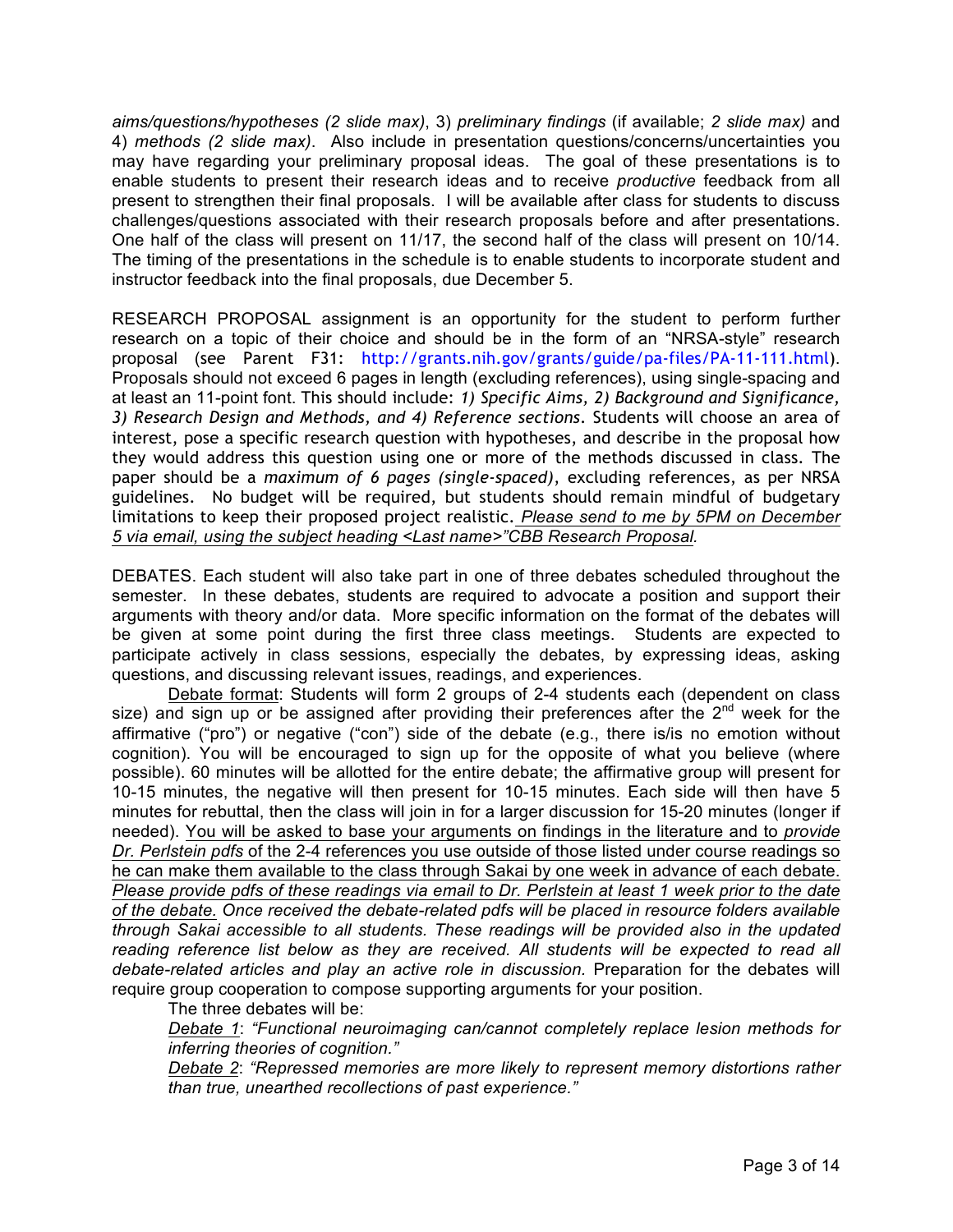|              |  |  |  |  | Debate 3: "There is no emotion without cognition (or, emotion is dependent upon |  |
|--------------|--|--|--|--|---------------------------------------------------------------------------------|--|
| cognition)." |  |  |  |  |                                                                                 |  |

| <b>Requirement</b>                    | <b>Distribution date</b> | Due date        | % of final grade |
|---------------------------------------|--------------------------|-----------------|------------------|
| Exam 1 (mid-term)                     | October 10               | October 17      | 20%              |
| Exam 2 (final)                        | December 5               | December 9      | 20%              |
| Debate                                | ---                      | Variable        | 15%              |
| <b>Research Topic Description Due</b> | ---                      | October 10      | 5%               |
| <b>Research Topic Presentations</b>   |                          | November 7 & 14 | 15%              |
| <b>Research Proposals Due</b>         | ---                      | December 5      | 15%              |
| Participation                         | ---                      |                 | 10%              |

The grading scale will be as follows: Grades will be weighted according to the number of points available for each component. Decimals will be rounded to the nearest whole number (up or down). Final grades will be calculated as a percentage of the highest score as follows:

| $%$ of<br>points<br>earned in<br>class | 93%<br>۰.<br>100<br>$\%$ | 90%<br>92% | 87%<br>89% | 83%<br>۰<br>86% | 80%<br>82% | 77%<br>79% | 73%<br>۰<br>76% | 70%<br>72% | 67%<br>69% | 63%<br>۰<br>66% | 60%<br>62% | <b>Belo</b><br>W<br>60% |
|----------------------------------------|--------------------------|------------|------------|-----------------|------------|------------|-----------------|------------|------------|-----------------|------------|-------------------------|
| Letter<br>Grade<br>equivale<br>nt      | A                        | A-         | $B+$       | B               | $B -$      | $C+$       | С               | C-         | D+         | D               | D-         | F                       |
| <b>GPA</b><br>equivale<br>nt           | 4.0                      | 3.67       | 3.33       | 3.0             | 2.67       | 2.33       | 2.0             | 1.67       | 1.33       | 1.0             | 0.67       | 0.0                     |

For greater detail on the meaning of letter grades and university policies related to them, see the Registrar's Grade Policy regulations at:

## http://catalog.ufl.edu/ugrad/current/regulations/info/grades.aspx

Incomplete grades: An incomplete grade may be assigned at the discretion of the instructor as an interim grade for a course in which the student has 1) completed a major portion of the course with a passing grade, 2) been unable to complete course requirements prior to the end of the term because of extenuating circumstances, and 3) obtained agreement from the instructor and arranged for resolution (contract) of the incomplete grade. Instructors assign incomplete grades following consultation with Department Chairs.

## **Topical Outline**

Listed below is a moderately flexible schedule of classes and accompanying reading assignments. Readings as listed are subject to change, no later than two weeks prior to the class date. Students are asked to complete readings prior to class so they can maximally benefit from presentations and to facilitate participation in discussions. I will pop quiz the class if it is detectibly lethargic. Note: Sections in Yellow subject to change (*reading list is under construction and will depend, in part, on background of students enrolled in the class*).

| <b>Class</b> | Date   | $\tau$ opic                         | <b>Reading</b>  |
|--------------|--------|-------------------------------------|-----------------|
|              | Aug 22 | Course Orientation, Introduction to | $E$ & K- $Ch$ 1 |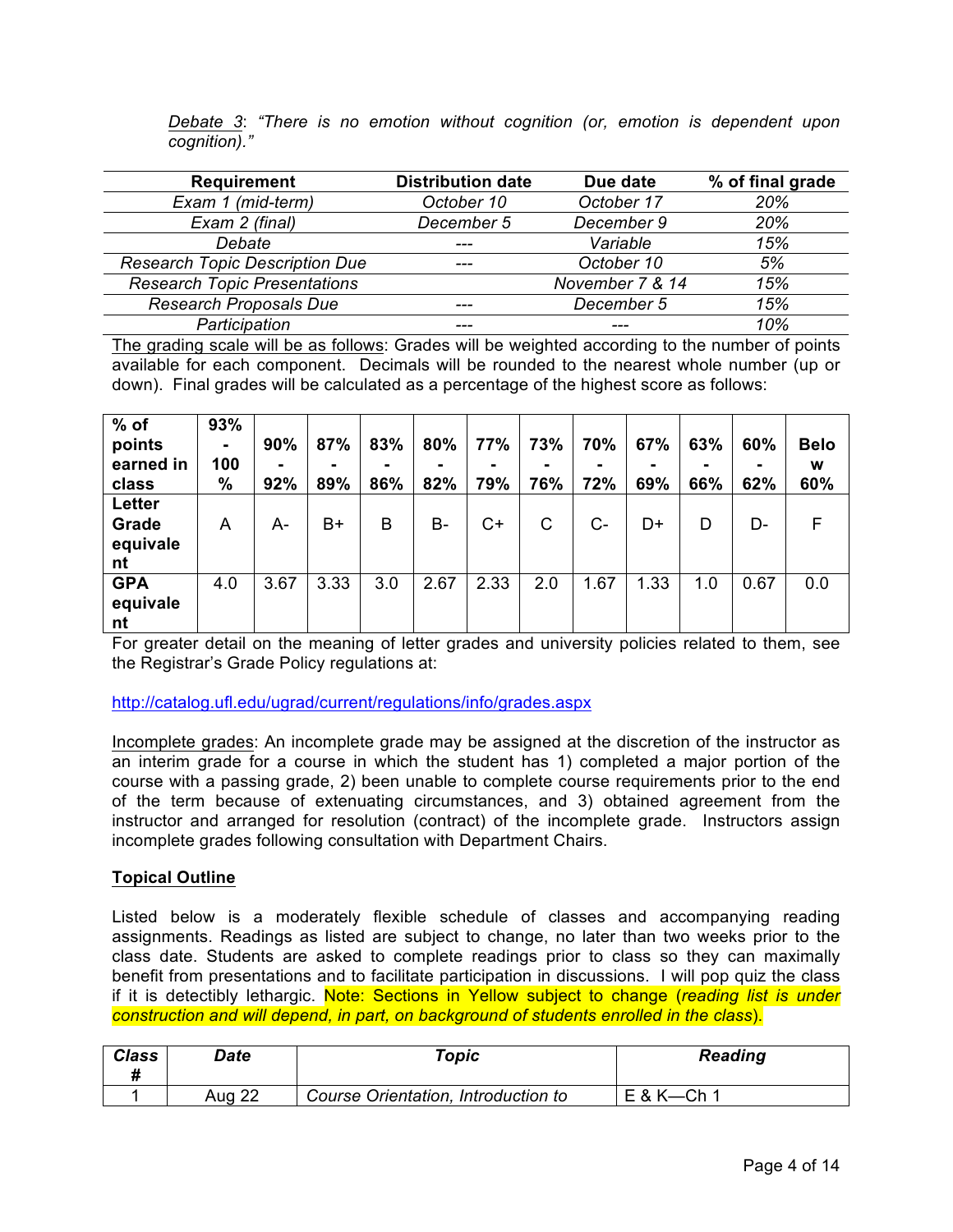| $\overline{2}$ | Aug 29  | Cognitive Psychology & Cognitive<br>Neuroscience, Methods in Cognitive<br>Psychology/Neuroscience &<br>Experimental Neuropsychology (part 1)<br><b>Methods in Cognitive</b>                                                        | Perves (2008)-Ch 2<br><b>Optional reading:</b><br>Drew et al. (2013)<br>Perves (2008)-Ch 3<br>Rorden (2004)<br>Tsay (2013)<br>Readings from last week                                                                                                                                                                                                                                                 |
|----------------|---------|------------------------------------------------------------------------------------------------------------------------------------------------------------------------------------------------------------------------------------|-------------------------------------------------------------------------------------------------------------------------------------------------------------------------------------------------------------------------------------------------------------------------------------------------------------------------------------------------------------------------------------------------------|
|                |         | Psychology/Neuroscience &<br>Experimental Neuropsychology (part 2)<br>Guest Speaker: Dr. Dawn Bowers (2-<br>3PM)<br>--"the lesion method in cognitive<br>neuropsychology"                                                          | plus:<br>Banich (2011)-Ch 3<br>Ward (2010)-Ch 1<br>Feinberg & Farah (2005)<br><b>Optional reading:</b><br>Banich (2011)-Ch4<br>Luck (2005)-Ch 1<br>Walsh & Cowey (2000)                                                                                                                                                                                                                               |
| 3              | Sept 5  | Gross & Functional Anatomy of<br>Cognition                                                                                                                                                                                         | Banich (2011)-Ch 1<br>Ward (2010)-Ch 2<br><b>Optional readings:</b><br>Banich (2011)-Ch 2<br>Gazzaniga (2002)-Ch 3                                                                                                                                                                                                                                                                                    |
| 4              | Sept 12 | Perception-Principles of Sensory<br><b>Processing &amp; Encoding</b>                                                                                                                                                               | E & K-Chs 2-4<br><b>Optional readings:</b><br>Banich (2011)-Ch 6<br>Gazzaniga (2002)-Ch 6<br>Perves (2008)-Chs 4 & 5<br>Pessig & Targ (2007)<br>Quiroga et al. (2005)                                                                                                                                                                                                                                 |
| 5              | Sept 19 | <b>Spatial Cognition &amp; Attention</b><br>Debate/Discussion I: "Functional<br>neuroimaging can/cannot completely<br>replace lesion methods for inferring<br>theories of cognition." (See description<br>of debate format above.) | $E$ & K-Ch 5<br>Banich (2011)-Ch 11<br>Ward (2010)-Ch 7<br><b>Debate Readings:</b><br>Bauer et al. (2013)<br>D'Esposito (2000)<br>Fellows et al. (2005)<br>Horwitz et al. (1999)<br>Rorden & Karnath (2004)<br>Van Horn & Poldrack (2009)<br><b>Optional readings:</b><br>Drew et al. (2013)<br>Knight & Stuss (2002)<br>Knudsen (2007)<br>Posner (2012)<br>Posner & Rothbart (2007)<br>Umiltà (2001) |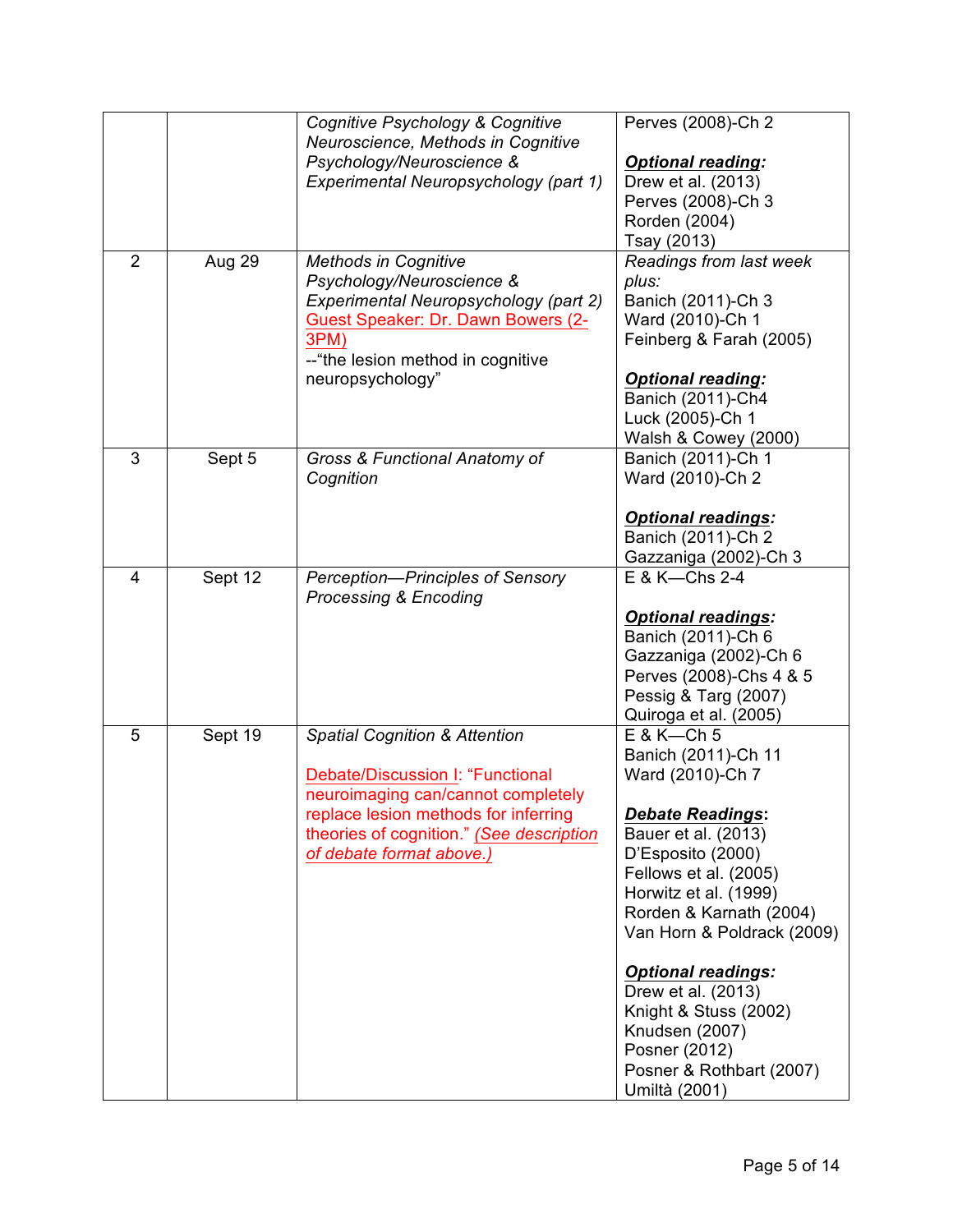| 6              | Sept 26                                                                                                                                       | Attention, Effort, Performance &<br><b>Executive Functions (cont.)</b><br>Guest Speaker: Dr. Mingzhou Ding<br>$(12:50-2PM)$                                                                                                                        | Readings from last week<br>plus:<br>Baddeley (2000) pp. 83-88<br>(section on working<br>memory)<br>Banich (2011)-Ch 12<br>Stuss (2011)<br><b>Optional readings:</b><br>Cohen et al. (1997)<br>Corbetta & Shulman (2002)<br>Kimberg et al. (2000)<br>Larson et al. (2006)<br>Miller & Cohen (2001)<br>Miyake et al. (2000)<br>Perlstein et al. (2003) |
|----------------|-----------------------------------------------------------------------------------------------------------------------------------------------|----------------------------------------------------------------------------------------------------------------------------------------------------------------------------------------------------------------------------------------------------|------------------------------------------------------------------------------------------------------------------------------------------------------------------------------------------------------------------------------------------------------------------------------------------------------------------------------------------------------|
| $\overline{7}$ | Oct <sub>3</sub>                                                                                                                              | Language Comprehension &<br>Production<br>Guest Speakers: Drs. Lori Altmann &<br><b>Wind Cowles</b>                                                                                                                                                | E & K-Chs 10-11<br><b>Optional readings:</b><br>Banich (2011)-Ch 9<br>Gazzaniga (2002)-Ch 9                                                                                                                                                                                                                                                          |
| 8              | Oct 10<br><b>Research</b><br><b>Topic</b><br><b>Description</b><br>due<br>Exam 1<br><b>Distributed</b><br>by email<br>through<br><b>Sakai</b> | Knowledge, Concepts & Categories<br><b>Research Topic Description Due.</b><br>Please email to me by 5PM (use<br>subject heading " <last name="">-CBB<br/>Research Topic")<br/>Take-home exam 1 to be distributed by<br/>email through Sakai</last> | E & K (2005)-Ch 9<br>Eyesenck (2012)-Ch 7-<br><b>NEED TO MAKE PDF</b><br><b>Optional readings:</b><br>Goldstone & Kersten (2003)                                                                                                                                                                                                                     |
| 9              | Oct 17<br><b>Exam 1 Due</b>                                                                                                                   | Reasoning, Problem Solving &<br><b>Decision Making</b><br>Exam 1 Due. Please email to me by<br>5PM; please email to me by 5PM on<br>Dec 9 (use subject heading " <last<br>Name&gt;-CBB Exam 1")</last<br>                                          | E & K-Chs 12-14<br>Tsay (2013)<br><b>Optional reading:</b><br>Loken (2006)<br>Purves (2008)-Chs 24 & 25<br>Weber & Johnson (2009)                                                                                                                                                                                                                    |
| 10             | Oct 24                                                                                                                                        | Memory<br>Guest Speaker: Dr. Russell Bauer<br>Perlstein out of town-Lecture at<br>University of South Carolina                                                                                                                                     | E & K-Chs 6-8<br>Banich (2011)-Ch 10<br>Baddeley (2000) pp. 77-83<br><b>Optional readings:</b><br>Brown & Craik (2000)<br>Cabeza & St. Jacques<br>(2007)<br>Dodson & Schacter (2001)<br>Johnson (2006)                                                                                                                                               |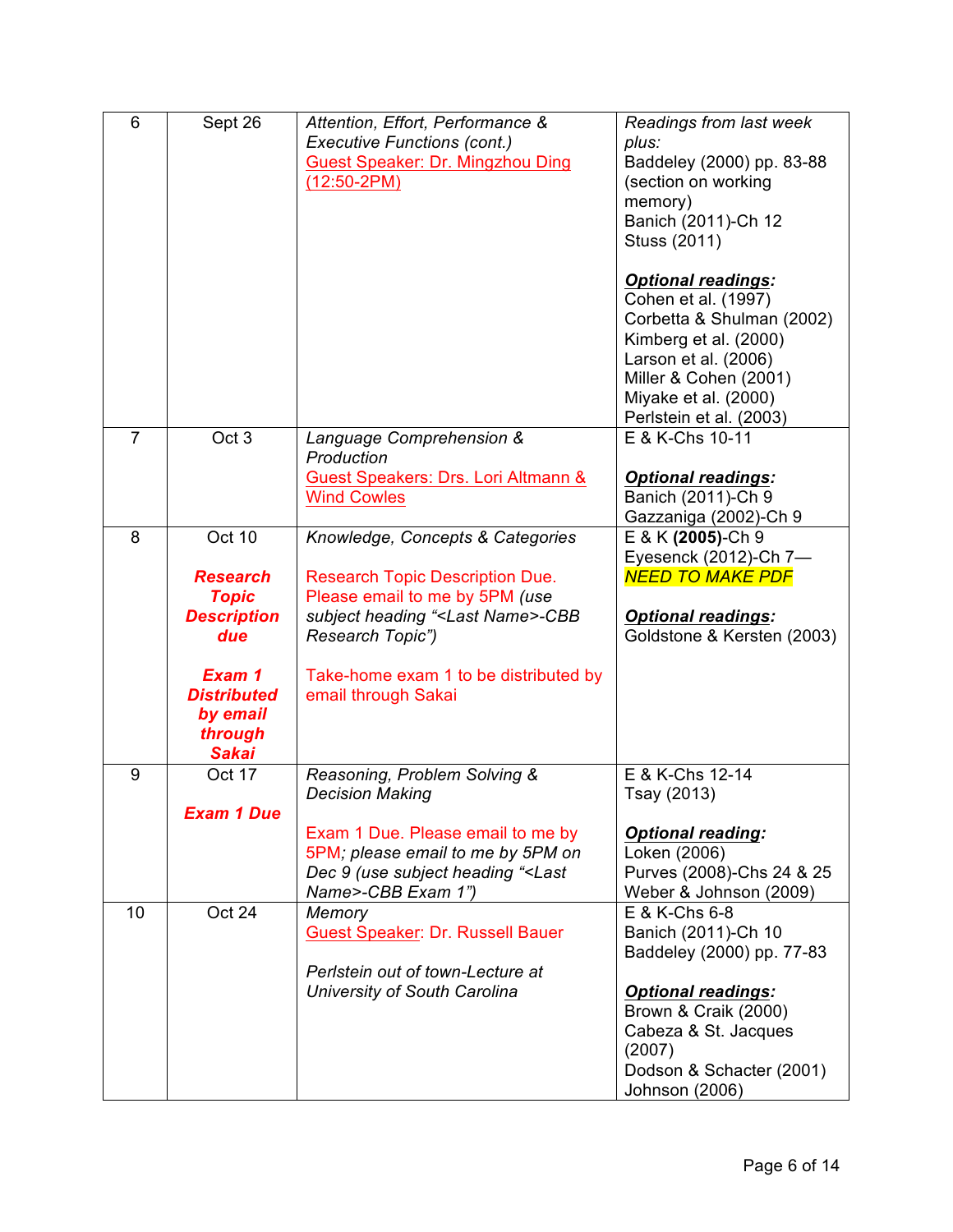|    |                    |                                                 | Moscovitch et al. (2006)  |
|----|--------------------|-------------------------------------------------|---------------------------|
|    |                    |                                                 | Parkin (2001)             |
|    |                    |                                                 | Purves (2008)-Ch 8        |
|    |                    |                                                 | Ryan & Cohen (2003)       |
|    | Oct 31             | No Class-Perlstein out of town                  |                           |
| 11 | Nov 7              | <b>Preliminary Research Topic</b>               | <b>Debate Readings:</b>   |
|    |                    | Presentations (Group 1; X students)             | To be added               |
|    |                    |                                                 |                           |
|    |                    | Debate/Discussion II: "Repressed                |                           |
|    |                    | memories are more likely to represent           |                           |
|    |                    | memory distortions rather than true,            |                           |
|    |                    | unearthed recollections of past                 |                           |
|    |                    | experience."                                    |                           |
| 12 | Nov 14             | <b>Preliminary Research Topic</b>               |                           |
|    |                    | Presentations (Group 2; X students)             |                           |
| 13 | <b>Nov 21</b>      | <b>Emotion and Social Cognition,</b>            | E & K-Ch 15               |
|    |                    | Psychopathology                                 | Dolcos et al. (2011)      |
|    |                    |                                                 | Storbeck & Clore (2007)   |
|    |                    | Debate/Discussion III: "There is no             |                           |
|    |                    | emotion without cognition (or, emotion          | <b>Debate Readings:</b>   |
|    |                    | is dependent upon cognition)."                  | To be added               |
|    |                    |                                                 |                           |
|    |                    |                                                 | <b>Optional readings:</b> |
|    |                    |                                                 | Allen et al. (2011)-see   |
|    |                    |                                                 | entire special issue      |
|    |                    |                                                 | Banich (2011)-Ch 13       |
|    |                    |                                                 | Banich (2011)-Ch 14       |
|    |                    |                                                 | Cacioppo & Gardner (1999) |
|    |                    |                                                 | Duncan & Feldman-Barrett  |
|    |                    |                                                 | (2007)                    |
|    |                    |                                                 | Izard (2009)              |
|    |                    |                                                 | Levine (2009)             |
|    |                    |                                                 | Oschner & Gross (2005)    |
|    |                    |                                                 | Perlstein et al. (2002)   |
|    |                    |                                                 | Pham (2007)               |
|    |                    |                                                 | Phelps & LeDoux (2005)    |
|    | <b>Nov 28</b>      | No Class-UF Holiday; Thanksgiving               | Taylor et al. (2005)      |
|    | Dec <sub>5</sub>   | No Class - UF "Reading Days"                    |                           |
|    |                    |                                                 |                           |
|    | Exam 2             | <i><b>**Research Proposals Due** Please</b></i> |                           |
|    | <b>Distributed</b> | email to me by 5PM (use subject                 |                           |
|    | by email           | heading " <last name="">-CBB Proposal")</last>  |                           |
|    | through            |                                                 |                           |
|    | <b>Sakai</b>       | I will email the final exam to you by           |                           |
|    |                    | 10AM - please email back to me by               |                           |
|    | <b>Research</b>    | 5PM on Monday, DEC 9                            |                           |
|    | <b>Proposals</b>   |                                                 |                           |
|    | <b>Due</b>         |                                                 |                           |
|    | Dec 9              | No Class - UF "Finals Week"                     |                           |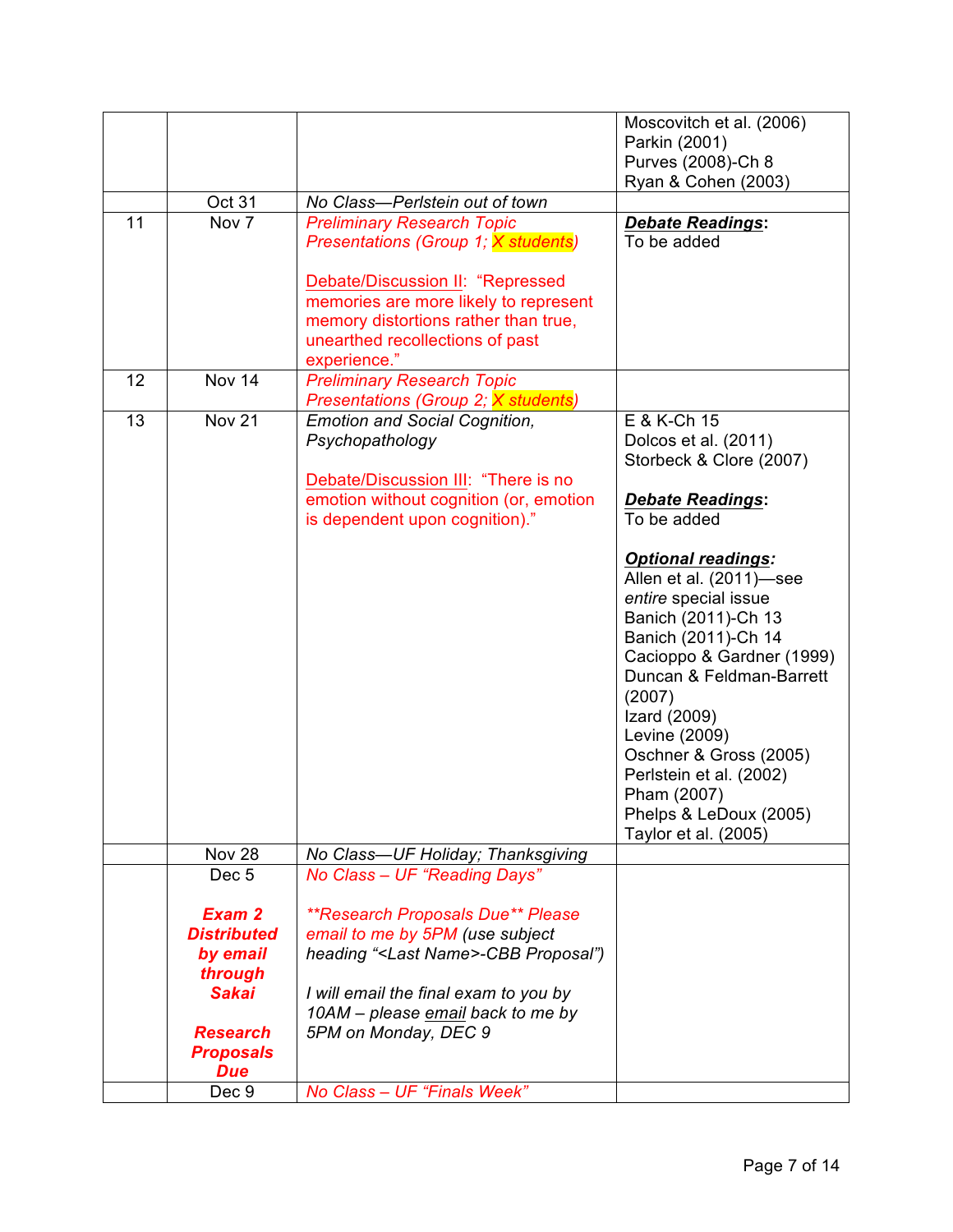| Exam 2 Due | *Take-Home Final Examination Due*<br>please email to me by 5PM on Dec 9<br>(use subject heading " <last name="">-<br/>CBB Final exam")</last> |  |
|------------|-----------------------------------------------------------------------------------------------------------------------------------------------|--|
|------------|-----------------------------------------------------------------------------------------------------------------------------------------------|--|

### **Assigned and Optional Readings**

**(Under construction—references will be revised/added as the course progresses). All readings should be completed prior to the class date.**

- Allen, P.A., Lien, M-C, Ruthruff, E. (2011). Cognition and emotion: Neuroscience and behavioral perspectives. *Journal of Cognitive Psychology*, *23(6)*, 667-668. *Recommend you read the entire volume of all relevant papers in this special issue on cognition and emotion*.
- Baddeley, A. (2000). Short-term and working memory. In E. Tulving & F.I.M. Craik (Eds.), *The Oxford Handbook of Memory*, pp. 77-92. New York: Oxford University Press.
- Brown, S.C., & Craik, F.M. (2000). Encoding and retrieval of information. In E. Tulving & F.I.M. Craik (Eds.), *The Oxford Handbook of Memory*, pp. 93-107. New York: Oxford University Press.
- Cabeza, R., & St. Jacques, P. (2007). Functional neuroimaging of autobiographical memory. *Trends in Cognitive Neuroscience*, *11(5)*, 219-227.
- Cacioppo, J.T., & Gardner, W.L. (1999). Emotion. *Ann. Rev. Psychol.*, *50*, 191-214.
- Corbetta, M., & Shulman, G.L. (2002). Control of goal-directed and stimulus-driven attention in the brain. *Nature Reviews Neuroscience*, *3*, 201-215.
- Cohen, J.D., Perlstein, W.M., Braver, T.S., Nystrom, L.E., Noll, D.C., Jonides, J., & Smith, E.E. (1997). Temporal dynamics of brain activation during a working memory task. *Nature*, *386*, 604-608*.*
- Dodson, C.L., & Schacter, D.L. (2001). Memory distortion. In B. Rapp (Ed.), *The Handbook of Cognitive Neuropsychology: What deficits reveal about the human mind* (pp. 445-461). Baltimore: Johns Hopkins University Press.
- Dolcos, F., Iordan, A.D., & Dolcos, S. (2011). Neural correlates of emotion-cognition interactions: A review of evidence from brain imaging investigations. *Journal of Cognitive Psychology*, *23(6)*, 669-694.
- Drew, T., Võ., M.L., & Wolfe, J.M. (2013). The invisible gorilla strikes again: Sustained inattentional blindness in expert observers. *Psychological Science* [epub ahead of print].
- Duncan, S., & Feldman-Barrett, L. (2007). Affect is a form of cognition: A neurobiological analysis. *Cognition and Emotion*, *21(6)*, 1184-1211.
- Eyesenck, M.W. (2012). General knowledge. In M.W. Eysenck, *Fundamentals of Cognition (2nd Ed.)*, Chapter 7, pp. 214-241. NY: Psychology Press.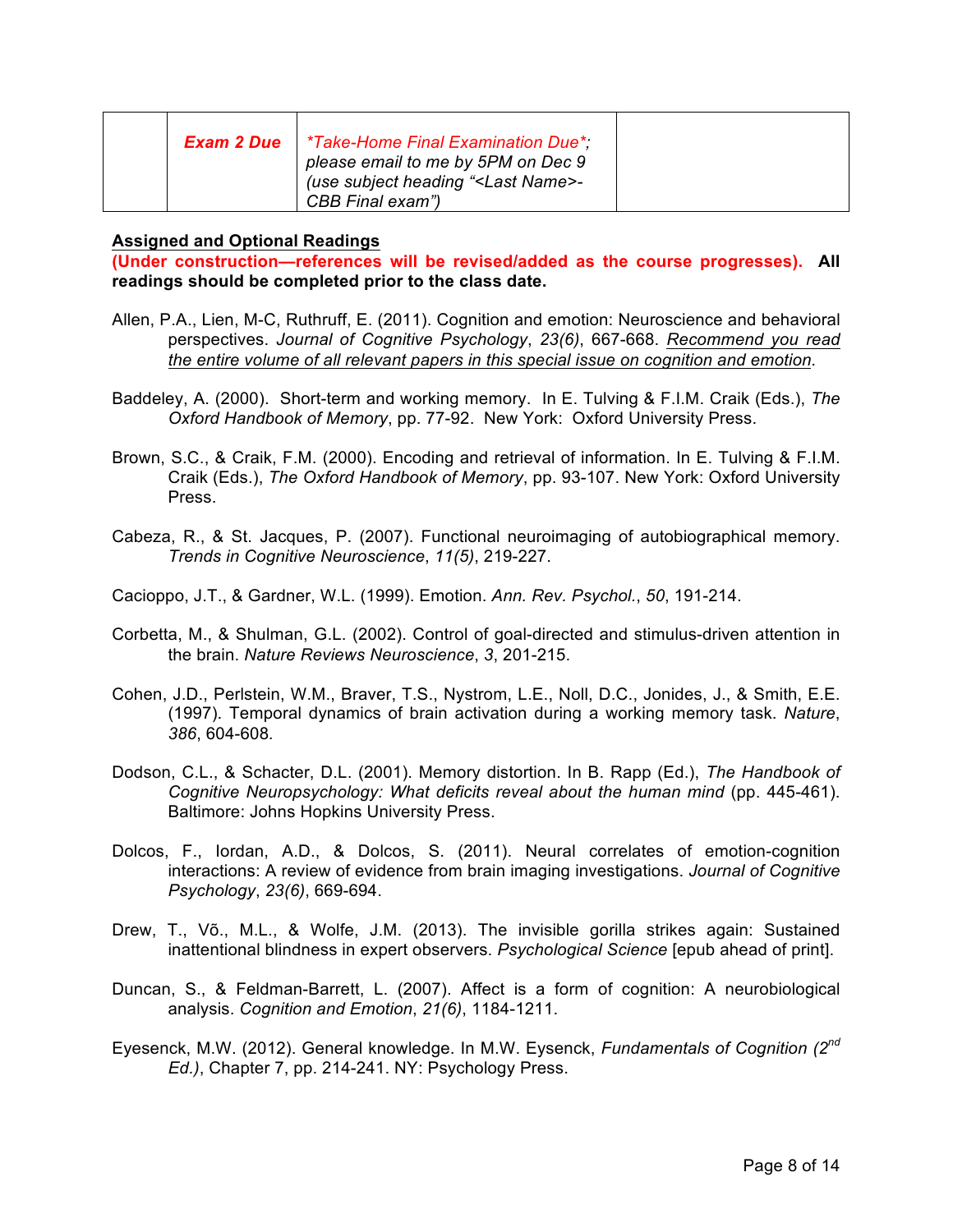- Eysenck, M.W., & Keane, M.T. (2005). Concepts and categories. In M.W. Eysenck & M.T. Keane, *Cognitive Psychology: A Student's Handbook (5th Ed.)*, Chapter 9, pp. 293-313. NY: Psychology Press.
- Eysenck, M.W., & Keane, M.T. (2000). Cognition and emotion. In M.W. Eysenck & M.T. Keane (Eds.), *Cognitive Psychology: A Student's Handbook (4th Ed.)*, Chapter 18, pp. 489-512. Philadelphia, PA: Psychology Press.
- Feinberg, T.E., & Farah, M.J. (2005). A historical perspective on cognitive neuroscience. In M.J. Farah & T.E. Feinberg (Eds.), *Patient-based approaches to cognitive neuroscience, 2nd Ed.*, pp. 3-20. Cambridge MA: MIT Press.
- Gazzaniga, M.S., Ivry, R.B., & Mangun, G.R. (2002). *Cognitive Neuroscience: The Biology of the Mind (2nd Edition)*. NY: W.W. Norton. (selected chapters)
- Goldstone, R.L. & Kersten, A. (2003). Concepts and categorization. In A.F. Healy & R.W. Proctor (Eds.), *Handbook of Psychology, Vol. 4*: *Experimental Psychology*, pp. 599- 621. Hoboken, NJ: John Wiley & Sons.
- Izard, C.E. (2009). Emotion theory and research: Highlights, unanswered questions, and emerging issues. *Ann. Rev. Psychol.*, *60*, 1-25.
- Johnson, M.K. (2006). Memory and reality. *American Psychologist*, *61*, 760-771.
- Kimberg, D.Y., D'Esposito, M., & Farah, M.J. (2000). Frontal lobes II: Cognitive issues. In M.J. Farah and T.E. Feinberg (Eds.), *Patient-Based Approaches to Cognitive Neuroscience*. (pp. 317-326). MA: MIT Press. (unfortunately I do not have a copy of this pdf that you can print).
- Knight, R.T., & Stuss, D.T. (2002). Prefrontal cortex: The present and future. In *Principles of Frontal Lobe Function*, D.T. Stuss and R.T. Knight (Eds.), New York: Oxford University Press, pp. 573-597.
- Knudsen, E.I. (2007). Fundamental components of attention. *Annual Review of Neuroscience, 30*, 57-78.
- Larson, M.J., Perlstein, W.M., Demery, J.A., & Stigge-Kaufman, D.A. (2006). Cognitive control impairments in traumatic brain injury. *Journal of Clinical and Experimental Neuropsychology*, *28*, 968-986.
- Larson, M.J., Perlstein, W.M., Stigge-Kaufman, D., Kelley, K.G., & Dotson, V.M. (2006). Affective cotext-induced modulation of the error-related negativity. *Neuroreport*, *17*, 329- 333.
- Lazarus, R.S. (1982). Thoughts on the relations between emotion and cognition. *American Psychologist, 37*, 1019-1024.
- Levine, D.S. (2009). Brain pathways for cognitive-emotional decision making in the human animal. *Neural Networks*, 2*2*, 286-293.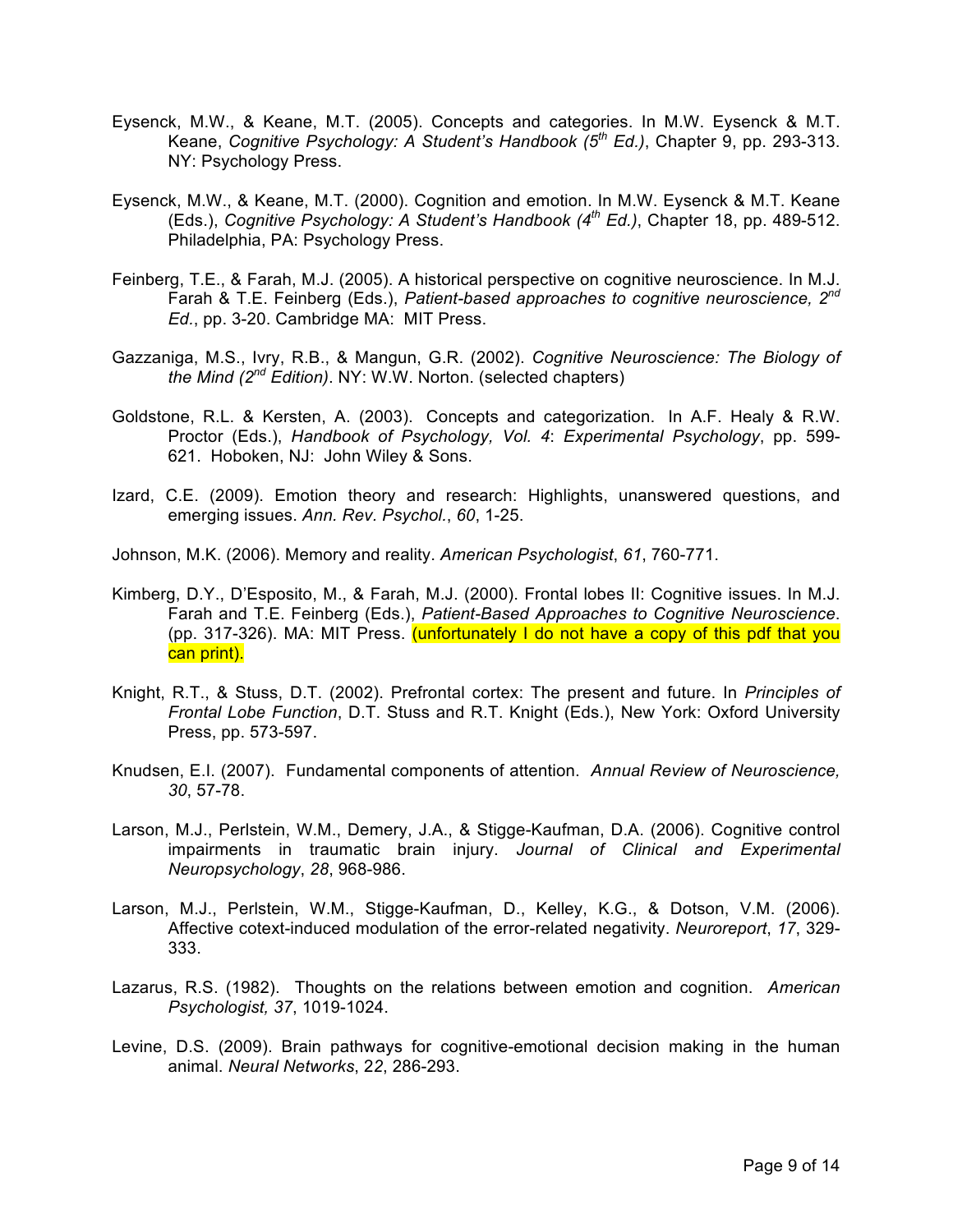- Loken, B. (2006). Consumer psychology: Categorization, affect, and persuasion. *Annual Review of Psychology*, *57*, 453-485.
- Luck, S.J. (2005). *An Introduction to the Event-Related Potential Technique*. Cambridge: MA: MIT Press. (selected chapters)
- Miller, E.K., & Cohen, J.D. (2001). An integrative theory of prefrontal cortex function. *Annual Review of Neuroscience*, *24*, 167-202.
- Miyake, A. Friedman, N.P., Emerson, M.J., Witzki, A.H., & Howerter, A. (2000). The unity and diversity of executive functions and their contributions to complex "frontal lobe" tasks: A latent variable analysis. *Cognitive Psychology, 41*, 49-100.
- Moscovitch, M., Nadel, L., Winocur, G., Gilboa, A., & Rosenbaum, R.S. (2006). The cognitive neuroscience of remote episodic, semantic, and spatial memory. *Current Opinion in Neurobiology*, *16*, 179-190.
- Ochsner, K., & Gross, J.J. (2005). The cognitive control of emotion. *Trends in Cognitive Sciences*, *9(5)*, 242-249.
- Parkin, A.J. (2001). The structure and mechanisms of memory. In B. Rapp (Ed.), *The Handbook of Cognitive Neuropsychology: What deficits reveal about the human mind* (pp. 445- 461). Baltimore: Johns Hopkins University Press.
- Pham, M.T. (2007). Emotion and rationality: A critical review and interpretation of empirical evidence. *Review of General Psychology*, *11(2)*, 155-178.
- Perlstein, W.M., Cole, M.A., Larson, Kelly,K.G., Seignourel, P., & Keil, A. (2003). Steady-state visual evoked potentials reveal frontally-mediated working memory activity in humans. *Neuroscience Letters*, *342*, 191-195.
- Perlstein, W.M., Elbert, T., & V.A. Stenger (2002). Dissociation in human prefrontal cortex of affective influences on working memory-related activity. *PNAS*, *99(3)*, 1736-1741.
- Phelps, E.A., & LeDoux, J.E. (2005). Contributions of the amygdala to emotion processing: From animal models to human behavior. *Neuron, 48*, 175-187.
- Pessig, J.J., & Tarr, M.J. (2007). Visual object recognition: Do we know more now than we did 20 years ago? *Annual Review of Psychology*, *58*, 75-96.
- Posner, M.I. (2012). Imaging attentional networks. *Neuroimage*, *61*, 450-456.
- Posner, M.I., & Rothbart, M.K. (2007). Research on attention networks as a model for the integration of psychological science. *Annual Review of* Psychology, *58*, 1-23.
- Purves, D., Brannon, E.M., Cabeza, R. , Huttel, S.A., LaBar, K.S., Platt, M.L. & Worldorff, M.G. (2008). *Principles of Cognitive Neuroscience*. Sunderland, MA: Sinauer Assoc. (selected chapters)
- Quiroga, R.Q., Reddy, L., Kreiman, G., Koch, C., & Fried, I. (2005). Invariant visual representation by single neurons in the human brain. *Nature*, *435*, 1102-1107.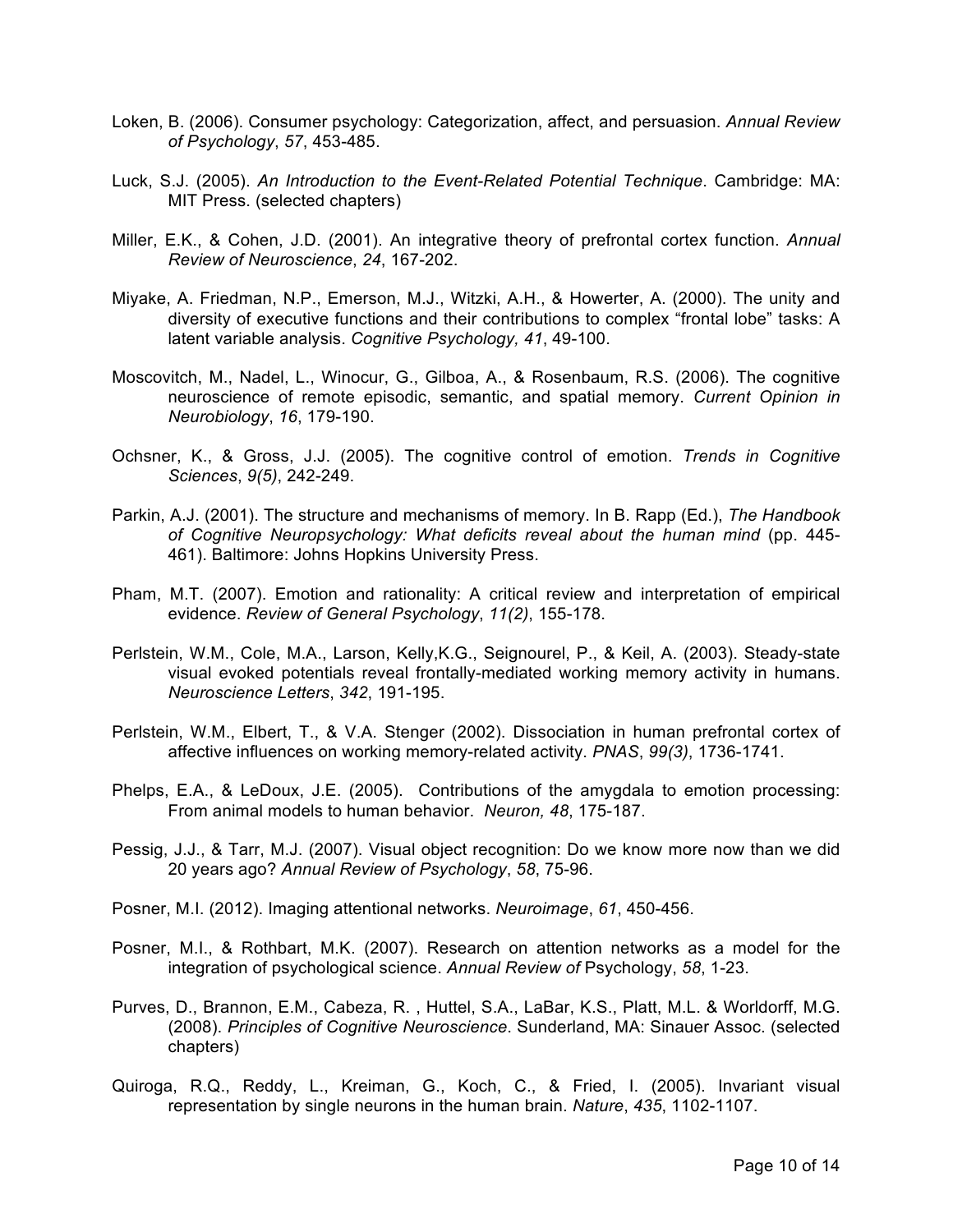- Rorden,C., & Karnath, H-O. (2004). Using human brain lesions to infer function: A relic from a past era in the fMRI age? *Nature Reviews Neuroscience*, *5*, 813-819.
- Ryan, J.D., & Cohen, N.J. (2003). Evaluating the neuropsychological dissociation evidence for multiple memory systems. *Cognitive, Affective, and Behavioral Neuroscience*, *3*, 168- 185.
- Storbeck, J. & Clore, G.L. (2007). On the interdependence between cognition and emotion. *Cognition and Emotion, 21*, 1212-1237.
- Stuss, D.T. (2011). Functions of the frontal lobes: Relaton to executive functions. *Journal of the International Neuropsychological Society*. *17*, 1-17.
- Taylor, J.G. & Fragopanagos, N.F. (2005). The interaction of attention and emotion. *Neural Networks*, *18*, 353-369.
- Tsay, C-J. (2013). Sight over sound in the judgment of music performance. *PNAS* [epub ahead of print]. http://www.pnas.org/content/early/2013/08/16/1221454110.full.pdf+html?withds=yes
- Umiltà, C. (2001). Mechanisms of attention. In Rapp, B. (Ed.), *The Handbook of Cognitive Neuropsychology: What deficits reveal about the human mind*, pp. 135-158. Baltimore: Johns Hopkins University Press.
- Walsh, V., & Cowey, A. (2000). Transcranial magnetic stimulation and cognitive neuroscience. *Nature Reviews: Neuroscience*, *1*, 73-79.
- Ward, J. (2010). *The Student's Guide to Cognitive Neuroscience*, 2<sup>nd</sup> Ed. New York: Psychology Press. (selected chapters)
- Weber, E., & Johnson, E.J. (2009). Mindful judgment and decision making. *Annual Review of Psychology, 60*, 53-85.

## **Student-provided DEBATE-RELATED READINGS – to be ASSIGNED WITHIN 1 WEEK PRIOR TO THE RELEVANT DEBATE CLASS**

Debate 1 / Sept. 19: *"Functional neuroimaging can/cannot completely replace lesion methods for inferring theories of cognition"*

#### **Readings**

- 1) Bauer, P.R., Reitsma, J.B., Houweling, B.M., Ferrier, C.H., & Ramsey, N.F. (2013). Can fMRI safely replace the Wada test for preoperative assessment of language laterlisation? A meta-analysis and systematic review. *Journal of Neurology, Neurosurgery and Psychiatry*. Published online first, August 28,2013, doi:10.1136/ jnnp-2013-305659.
- 2) D'Esposito, M.D. (2000). Functional neuroimaging of cognition. *Seminars in Neurology*, *20(4)*, 487-498.
- 3) Fellows, L.K., Heberlein, A.S., Morales, D.A., Shivde, G., Waller, S., & Wu, D.H. (2005). Method matters: An empirical study of impact in cognitive neuroscience. *Journal of Cognitive Neuroscience*, *17(6)*, 1-9.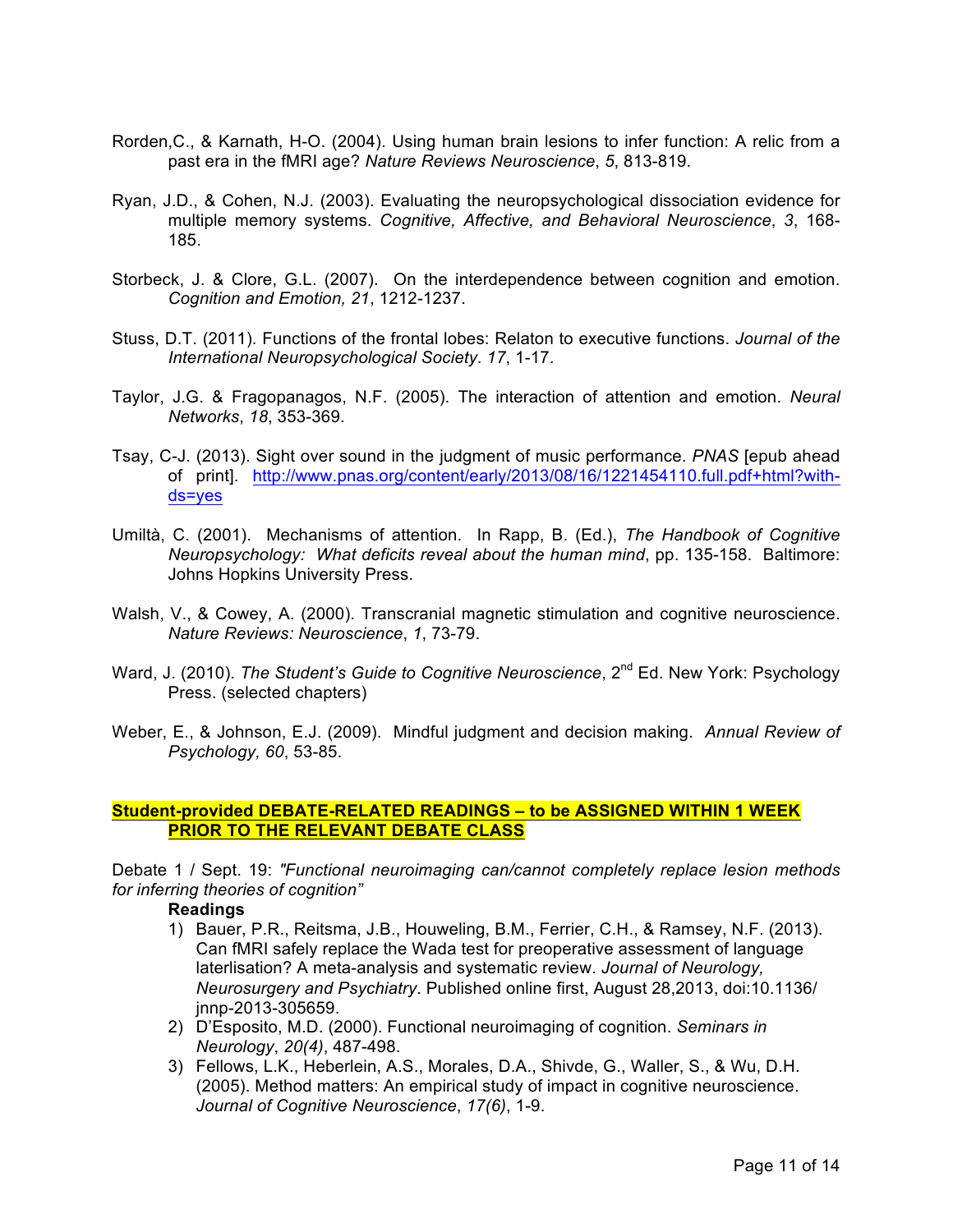- 4) Horwitz, B., Tagamets, M-A., & McInthosh, A.R. (1999). *Trends in Cognitive Sciences*, *3(3)*, 91-98.
- 5) Rorden,C., & Karnath, H-O. (2004). Using human brain lesions to infer function: A relic from a past era in the fMRI age? *Nature Reviews Neuroscience*, *5*, 813-819.
- 6) Van Horn, J.D., & Poldrack, R.A. (2009). Functional MRI at the crossroads. *International Journal of Psychophysiology*, *73*, 3-9.

Debate 2 / Nov. 7: "*Repressed memories are more likely to represent memory distortions rather than true, unearthed recollections of past experience."*

Readings:

Debate 3 / Nov. 21: *"There is no emotion without cognition (or, emotion is dependent upon cognition."*

Readings:

# **Statement of University's Honesty Policy (cheating and use of copyrighted materials)**

## **Academic Integrity**

Students are expected to act in accordance with the University of Florida policy on academic integrity (see Student Conduct Code, the Graduate Student Handbook or these web sites for more details:

http://www.dso.ufl.edu/sccr/honorcodes/conductcode.php

http://www.dso.ufl.edu/studenthandbook/studentrights.php

http://gradschool.ufl.edu/students/introduction.html

Cheating, lying, misrepresentation, or plagiarism in any form is unacceptable and inexcusable behavior.

> *We, the members of the University of Florida community, pledge to hold ourselves and our peers to the highest standards of honesty and integrity.*

On all work submitted for credit by students at the University of Florida, the following pledge is either required or implied:

## *"On my honor, I have neither given nor received unauthorized aid in doing this assignment."*

It is desirable and expected that take home assignments will stimulate conversation among classmates, and that classmates may actually mentor one another in the work. Students are also likely to discuss elements of the assignment with the instructor. **It is expected that submitted work will** *solely* **reflect the student's own efforts. Students are expected not to collaborate** in running analyses, writing answers, or interpreting results. The instructor will regularly check for "unusual congruence" in answers, and will discuss concerning instances with students involved. Where collaboration has been found, a zero grade will be assigned. **For**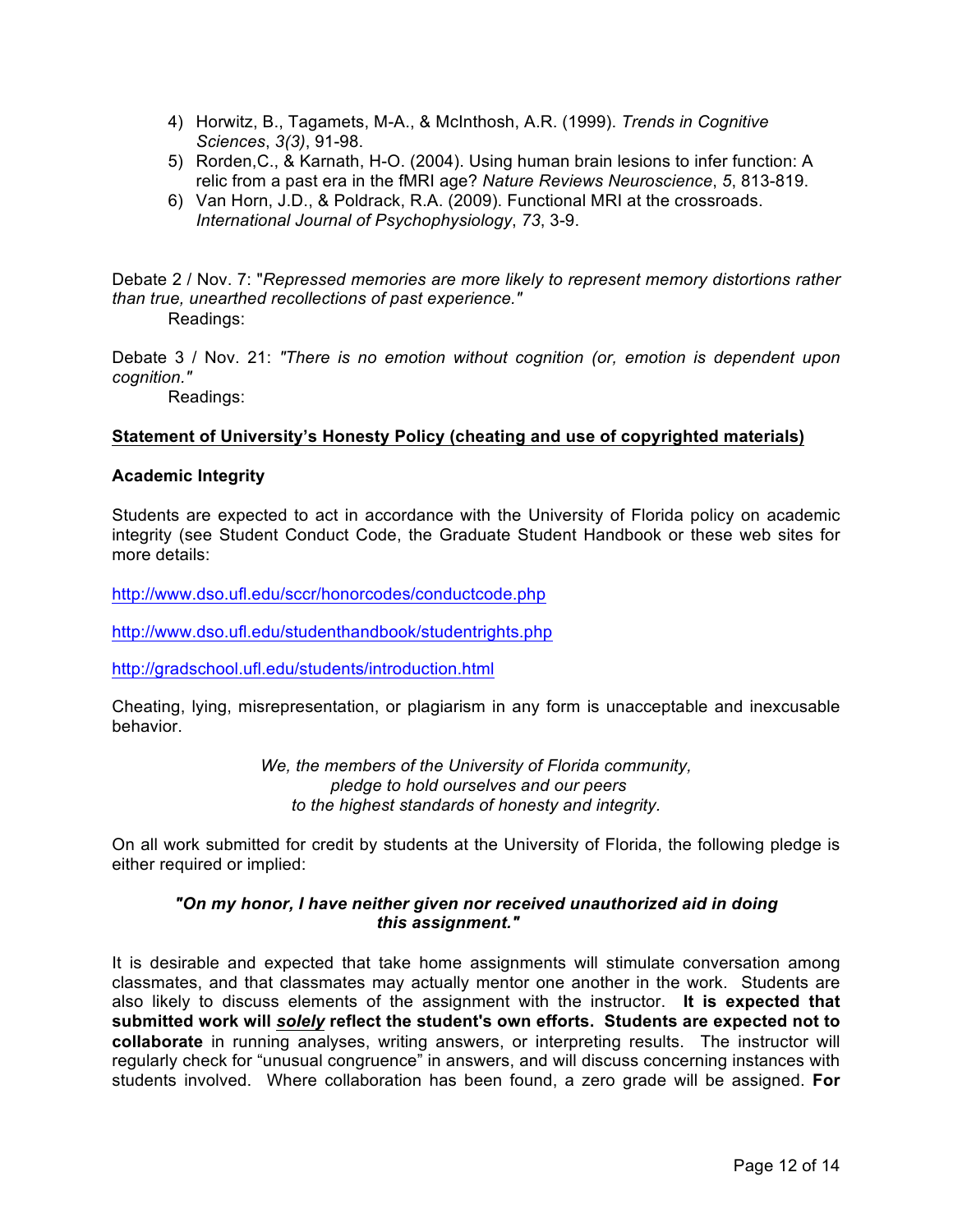**further clarification, please see the "Acceptable Collaboration" appendix to this syllabus! Rules will be strictly enforced.**

*Copyright policy -* The University of Florida policy on copyright states: "Copyright permission should not be required of instructors in the following circumstances:

1) A single copy of an article, chapter, or poem is on reserve for only *one semester*.

2) A reasonable number of copies of an article, chapter, or poem are placed on reserve for only *one semester*. "Reasonable" is determined by an assessment of the number of students assigned the reading, the difficulty of the reading, and the time frame allowed for completion of the reading. This should normally not exceed 6 copies, although up to one copy for every 15 students may be accepted if space is available in the reserve area and the above criteria are met."

Single-use copies, for exclusive use in class, which are not to be further duplicated or distributed, will be made available in Sakai. All articles are also available via the University of Florida library system, and may be accessed by the student using that portal as well.

## **Policy Related to Class Attendance**

Attendance is expected. Students needing to miss class should make prior arrangements with the instructor. Personal issues with respect to class attendance or fulfillment of course requirements will be handled on an individual basis. *All cell phones must be turned off during class.*

## **Policy Related to Make-up Exams or Other Work**

Students who miss an examination or paper deadline because of a conflicting professional or personal commitment must make prior arrangements with the instructor. If an examination must be missed because of illness, a physician's note not is required. I expect you to attend and be prepared to participate in all class sessions. Personal issues with respect to class attendance or fulfillment of course requirements will be handled on an individual basis.

## **Accommodations for Students with Disabilities**

If you require classroom accommodation because of a disability, you must first register with the Dean of Students Office (http://www.dso.ufl.edu/). The Dean of Students Office will provide documentation to you, which you then give to the instructor when requesting accommodation. The College is committed to providing reasonable accommodations to assist students in their coursework.

## **Counseling and Student Health**

Students may occasionally have personal issues that arise in the course of pursuing higher education or that may interfere with their academic performance. If you find yourself facing problems affecting your coursework, you are encouraged to talk with an instructor and to seek confidential assistance at the UF Counseling & Wellness Center, 352-392-1575. Visit their web site for more information: http://www.counseling.ufl.edu/.